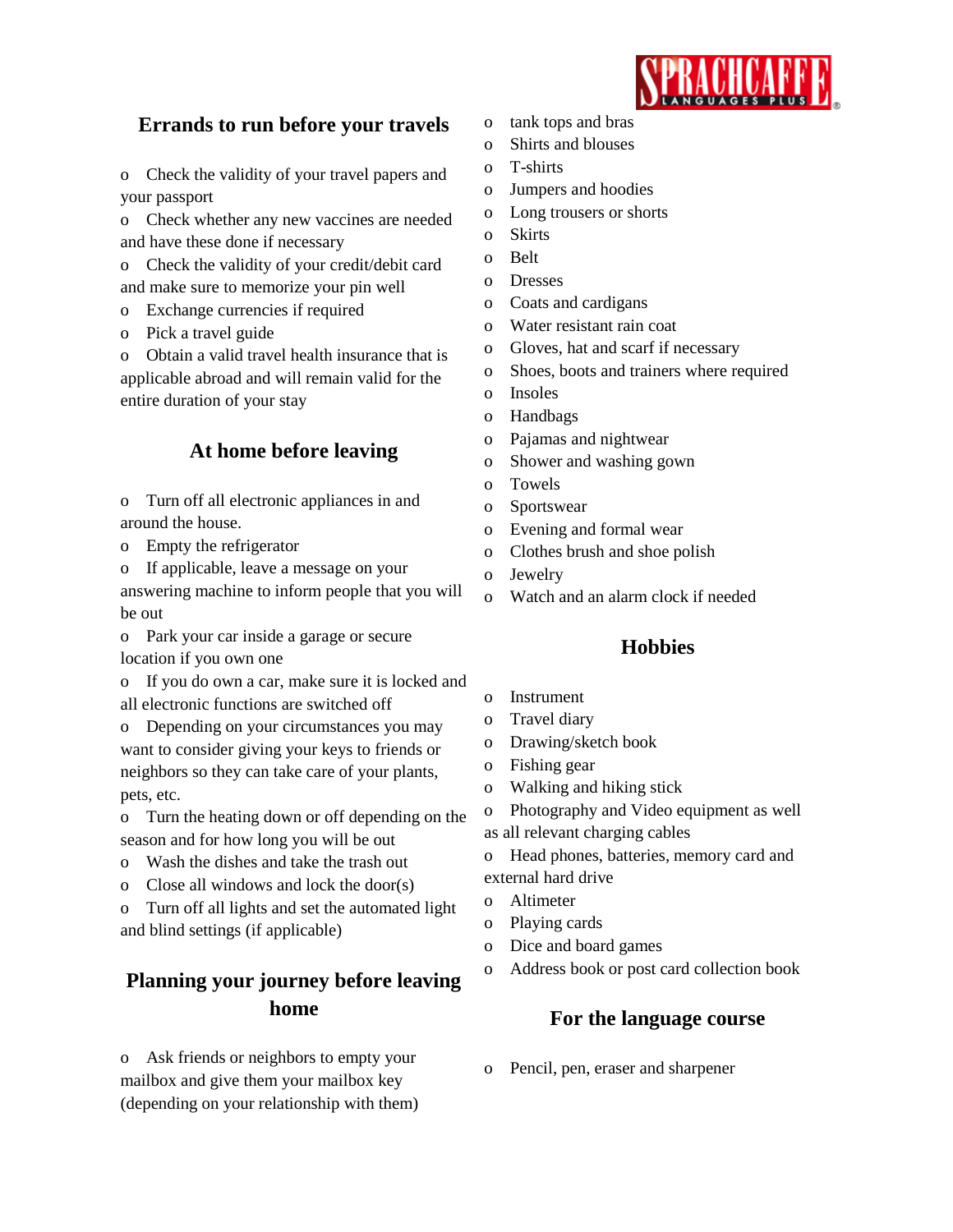o If you have pets, do not forget to leave behind food and instructions about how your pet needs to be fed and cleaned

o Inform yourself about currency exchange rates

o Read about what the climate will be like where you are headed

o Make paper copies of important travel documents, such as your passport, your ID, your driver's license (if applicable) and your vaccination papers

o Put all of your valuables in a safe location

o Pay any outstanding bills

o Change the time on your alarm or switch it off depending on your needs

## **Bathroom bag items**

- o Soap
- o Shampoo
- o Shower gel
- o Tooth brush and dental floss
- o Toothpaste and mouth wash
- o Brush or comb
- o Razor
- o Shaving foam
- o Deodorant
- o Perfume
- o Contact lenses
- o Care products for contact lenses
- o Glasses and glasses case
- o Sunscreen
- o After-Sun lotion
- o Facial moisturizing creme
- o Body moisturizing creme
- o Hand creme
- o Hair gel and spray
- o Nail care set
- o Lip balm
- o Cotton buds and cotton facial pads
- o Hair clips and hair bands
- o Nail polish and nail polish remover
- o Tampons and underwear pads
- o Make up utensils
- o Tissues and wet wipes
- o Paper and one or several note books
- o A reliable dictionary or language app

### **Beach & Sun**

- o Goggles and a snorkel
- o Beach towel
- o Bathing trunks, bathing suit or bikini
- o Hat or cap to shield you from the sun
- o Sun glasses
- o Sand castle and beach toys
- o Floating plastic boat or inflatable mattress
- o Ball and Frisbee
- o Water flippers and your diving license
- o Beach bag
- o Sandals

# **Useful things to have during your journey**

- o Mobile phone
- o Alarm clock
- o Chargers for all electronic devices
- o Charger plug adapters depending on the
- location you are visiting
- o Cleaning utensils
- o Sewing set
- o Addresses
- o Scissors
- o Music (on your phone, mp3 player,
- headphones and portable speakers)
- o Hair dryer
- o Books to read whilst traveling
- o Portable laundry washing liquid (if required)
- o Washing pegs
- o Paper and other surfaces to write on
- o Pocket knife and corkscrew
- o Business cards

### **Hand luggage**

**There must not be more than 100 ml of fluid inside each bottle or container! All items that**